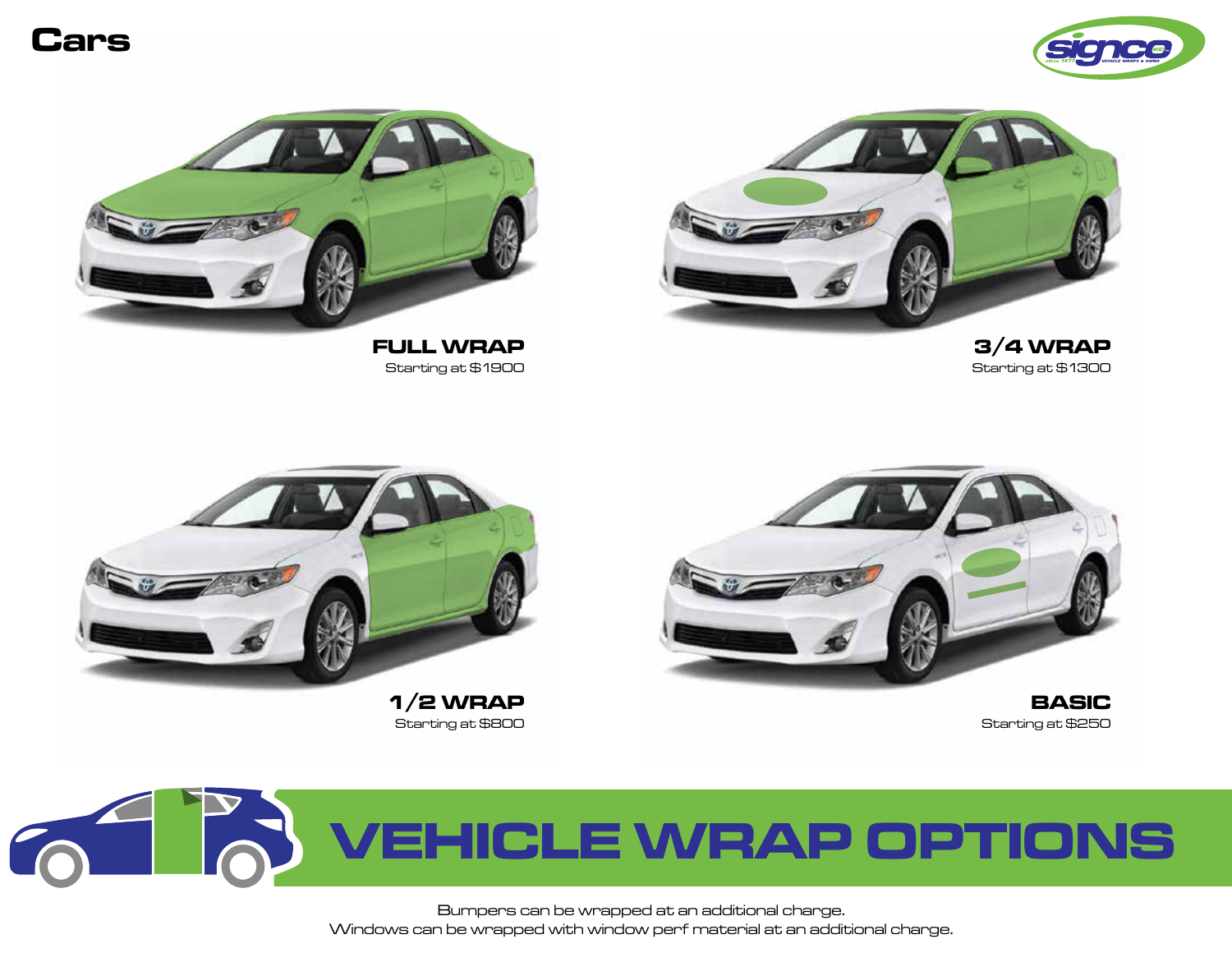### **Full Size CrewCab Pick-up Truck**





**FULL WRAP 3/4 WRAP** Starting at \$2900 Starting at \$1500



Starting at \$900 Starting at \$300 Tailgate Included in Price Tailgate Included in Price



Tailgate Included in Price





Windows can be wrapped with window perf material at an additional charge.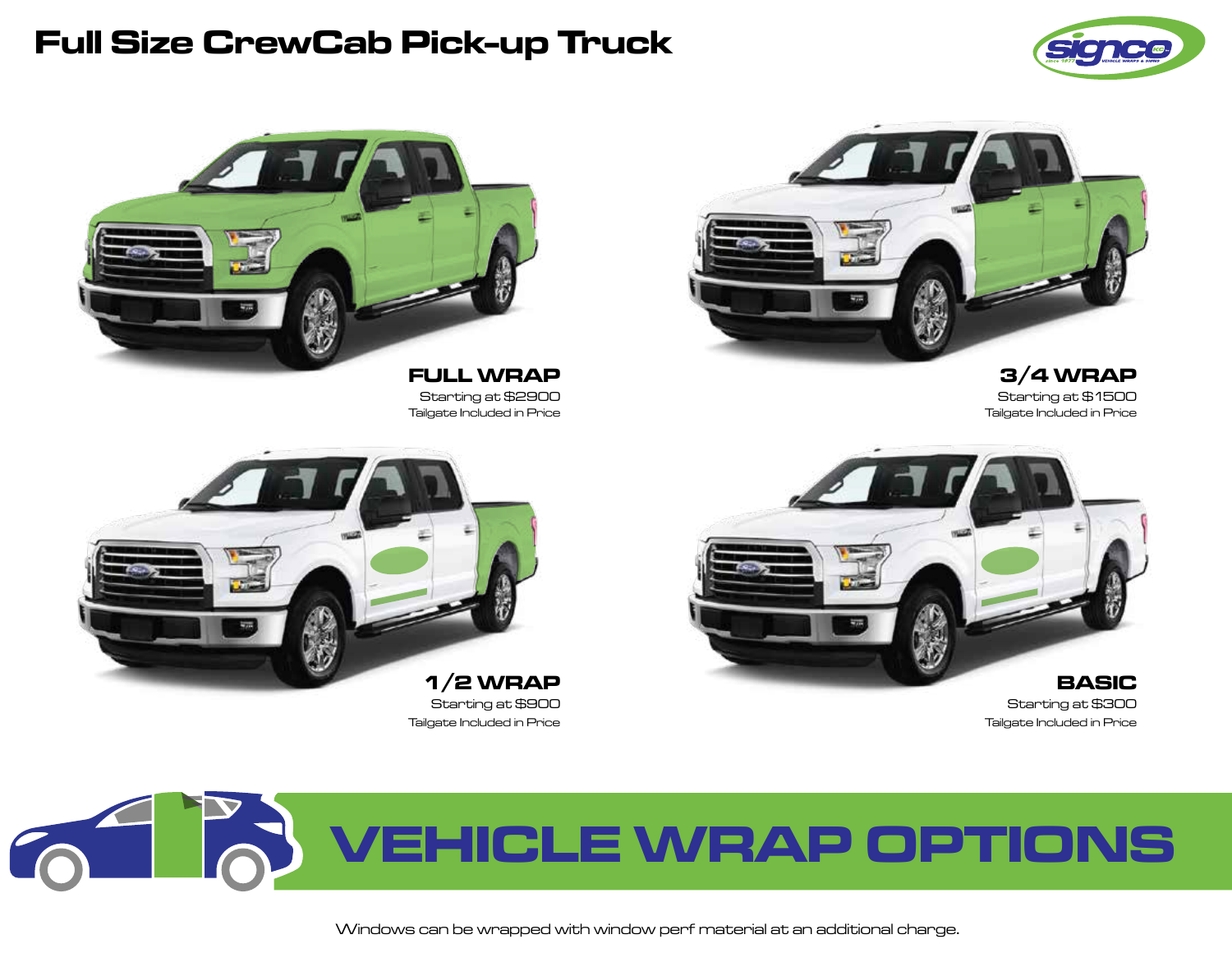# Small - Mid Vans & SUVs (Ford Transit Connect, Dodge Ram ProMaster City, Chevy City Express, etc.)





Starting at \$2100<br>Rear Doors Included in Price



Starting at \$1000



Starting at \$1400 Rear Doors Included in Price



**1/2 WRAP BASIC** Starting at \$450 Rear Doors Included in Price Rear Doors Included in Price

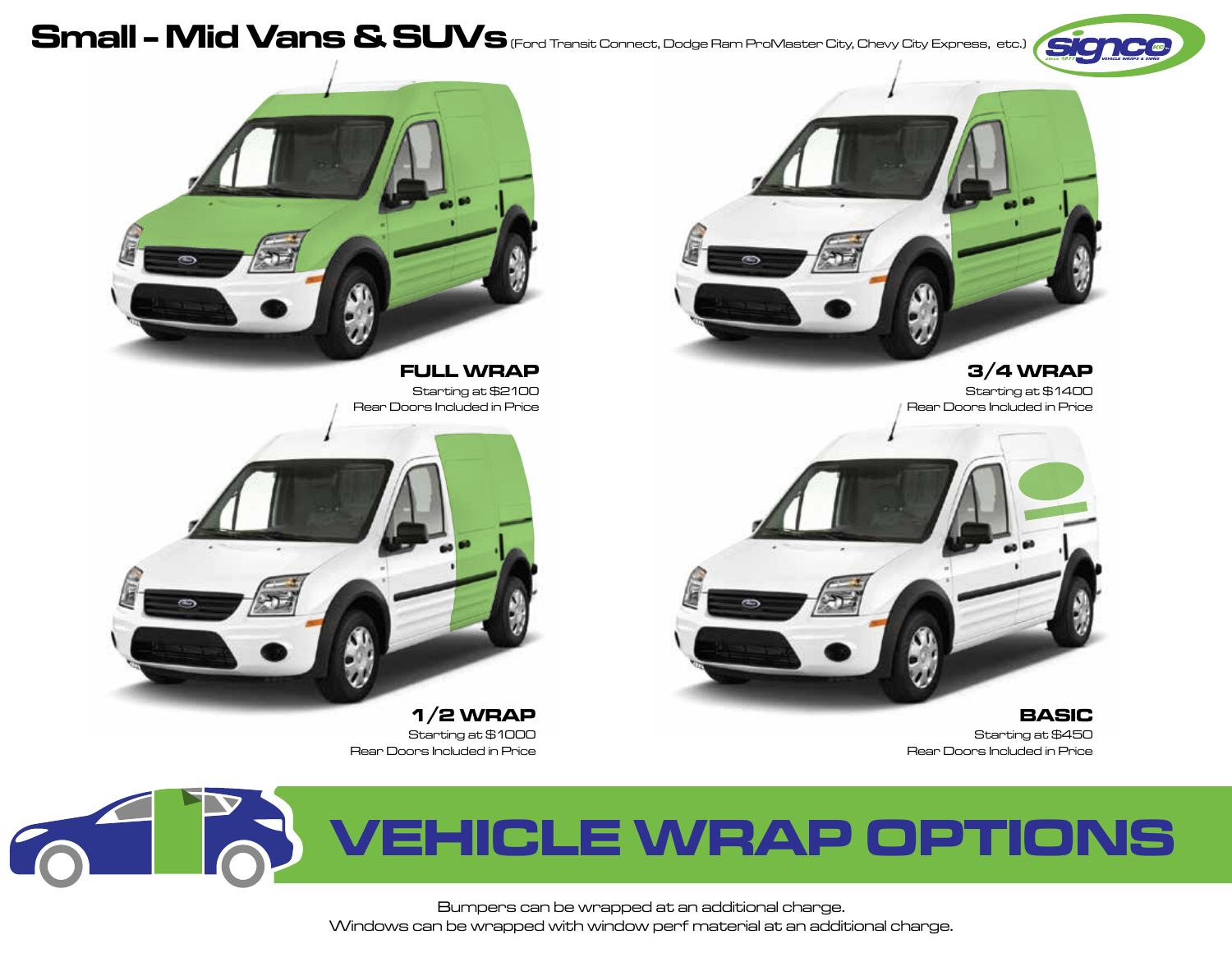# Full Size Low Top Vans (Ford Transit , Dodge Ram ProMaster, Chevy Express Cargo, etc.)





**FULL WRAP 1/4 WRAP 1/6 WRAP 1/6 WRAP 1/6 WRAP 1/6 WRAP** Lettering on Rear Doors Included in Price Lettering on Rear Doors Included in Price



3/4 WRAP<br>Starting at \$2200<br>Lettering on Rear Doors Included in Price Starting at Africa Starting at Africa Lettering on Rear Doors Included in Price Lettering on Rear Doors Included in Price



**1/2 WRAP BASIC** Lettering on Rear Doors Included in Price Lettering on Rear Doors Included in Price



Starting at \$2800



**3/4 WRAP 1/8 WRAP**



Starting at \$1800 Starting at \$450

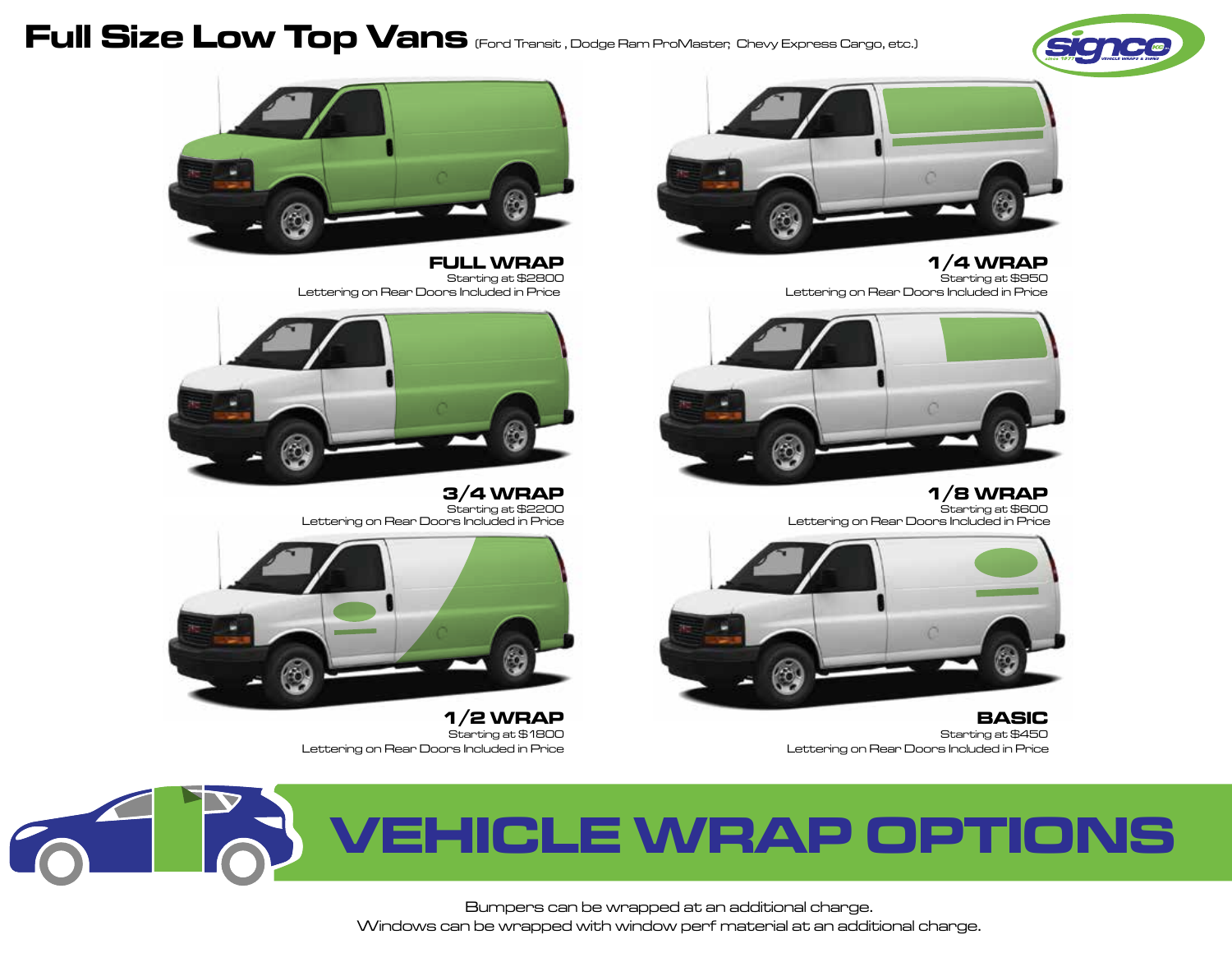

# Full Size High Top Vans (Ford Transit High Top, Dodge Ram ProMaster High Top, etc.)



**FULL WRAP 1/4 WRAP** Lettering on Rear Doors Included in Price Lettering on Rear Doors Included in Price



**3/4 WRAP 1/8 WRAP** Lettering on Rear Doors Included in Price



Lettering on Rear Doors Included in Price



Starting at \$3500



Starting at \$2800<br>Lettering on Rear Doors Included in Price



Starting at \$2200<br>Lettering on Rear Doors Included in Price

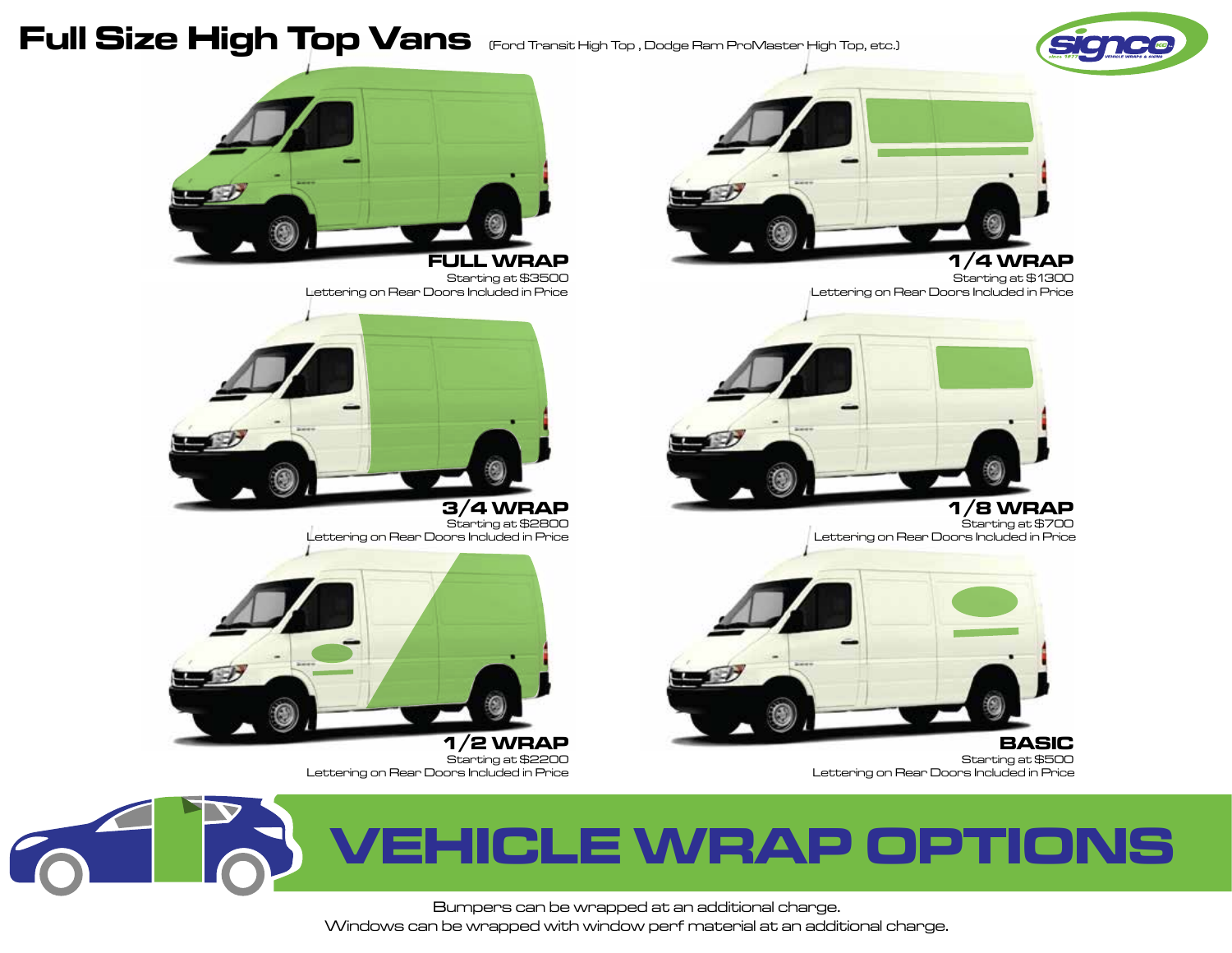



**FULL WRAP** (with cab) **FULL WRAP** (without cab)

18' Starting at \$3700 18' Starting at \$2900 16' Starting at \$3500 16' Starting at \$2200



18' Starting at \$2200 18' Starting at \$1500 14' Starting at \$1800 14' Starting at \$1300



20' Starting at \$4000 20' Starting at \$3200 14' Starting at \$3200 14' Starting at \$2400 Rear Door Included in Price Rear Door Included in Price



#### **PARTIAL WRAP BASIC**

20' Starting at \$2400 20' Starting at \$1600 Rear Door Included in Price Rear Door Included in Price 16' Starting at \$2000 16' Starting at \$1400

# **VEHICLE WRAP OPTIONS**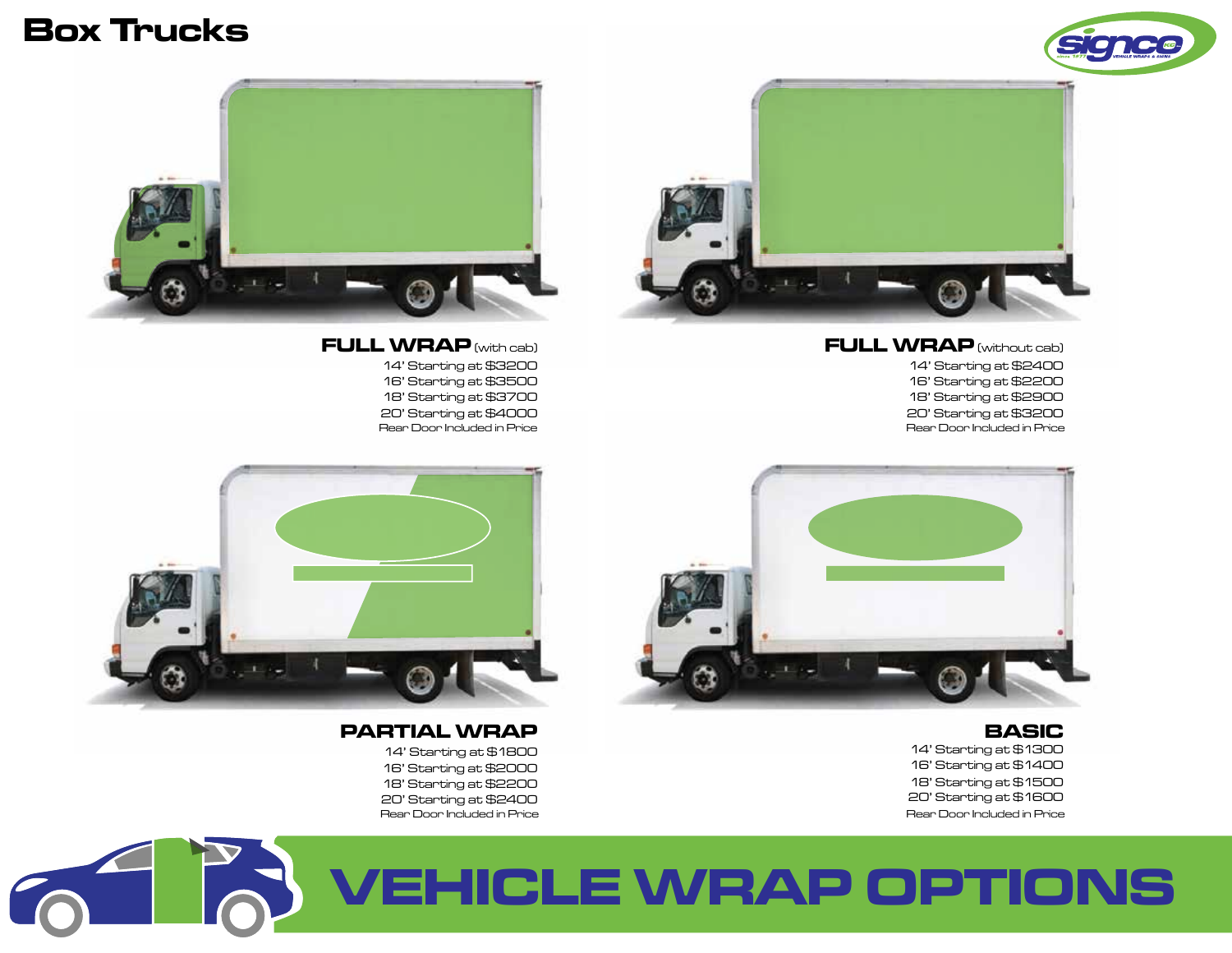# **Trailers**

8'

10'

12'

14'

16'

20'



**C**